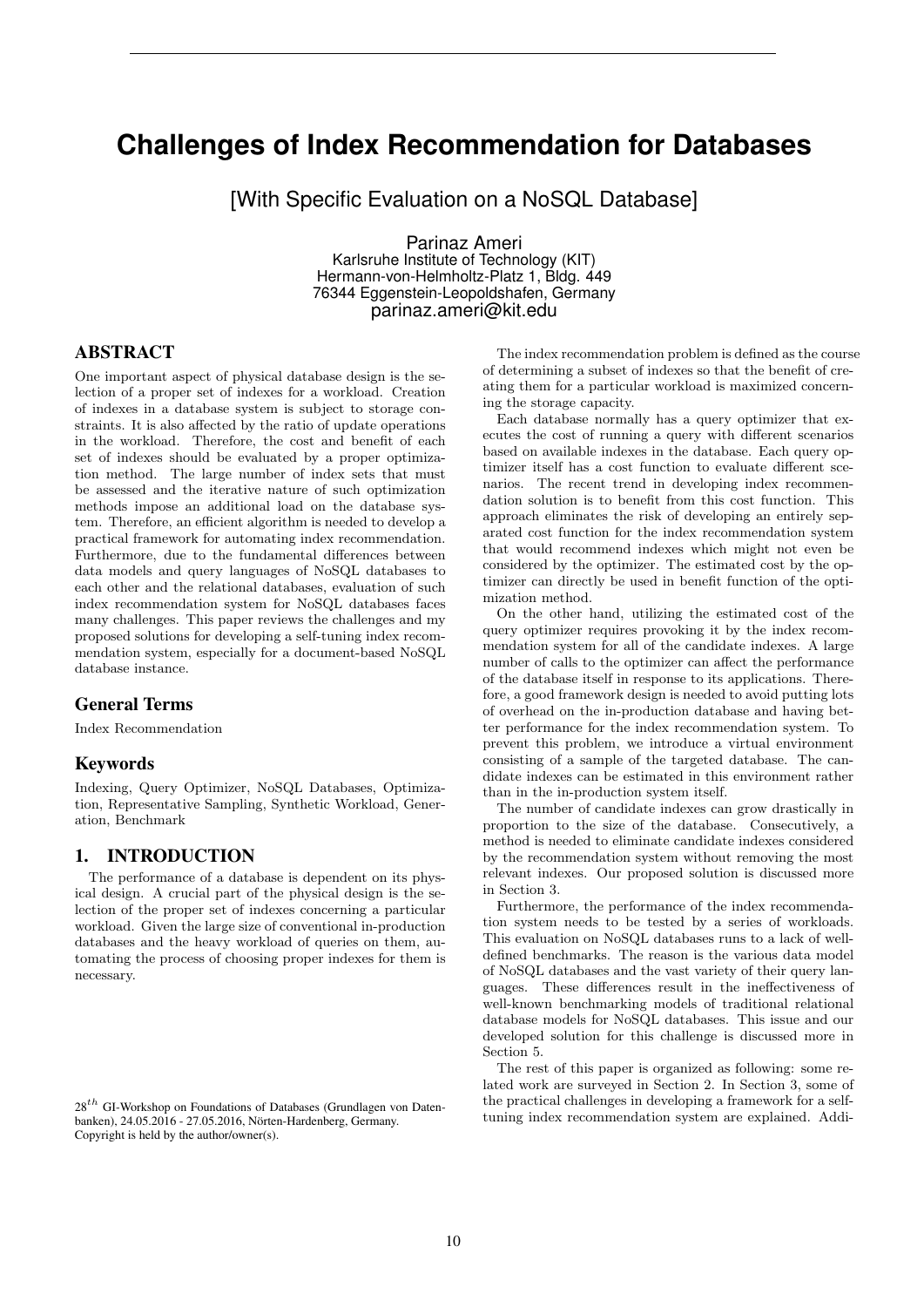tionally, some of our solutions for these difficulties and the proposed architecture for such a framework are presented. The Section 4 provides a mathematical definition of index recommendation problem followed by a discussion about possible optimization methods to solve the problem. The Section 5 provides a brief discussion on difficulties of evaluating such database related systems for NoSQL databases and a solution that we developed for this problem. At the end, Section 6 concludes the work.

#### 2. RELATED WORK

There are several optimization methods to solve this issue. Some recent approaches [7] neglect storage limitations and instead calculate a lower bound for the cost of a workload based on each query's individual optimal index. Despite being advantageous, the derived bounds are not pragmatic in a context of the real storage limitations.

In the literature, many different optimization methods are used to find the optimal solution for this problem such as Knapsack problem usage [16], genetic algorithm [12] or even linear programming optimization techniques [8] and branchand-bound [18]. However, this problem is often solved by using a greedy algorithm [6, 9, 2]. In order to estimate better how close we get to the optimal solution, other solutions such as Integer Linear Program (ILP) can be used [14].

Instead, we propose using ILP, because it not only enables us to explore more cases than for example the mostly used greedy algorithm, but it also allows us to evaluate the quality of the optimal solution. Also, by applying Linear Programming relaxation, we can have useful information about approximate solutions that had optimal performance, but due to lack of storage space are not chosen.

# 3. FRAMEWORK DESIGN AND ITS CHAL-LENGES

The practical challenges of developing a framework for recommending indexes and our solutions are presented in this section.

We refer to the set of indexes chosen for cost evaluation as candidate indexes. The first challenge in designing a good framework for recommending indexes is limiting the search space for candidate indexes.

On modern databases, there are not only traditional ascending and descending index types, but also many new index types, e.g. spatial, text indexes, etc. Consider there are s types of indexes in a database with n attributes in a collection. The following equation gives number of possible single and multi-attribute indexes on that collection:

$$
\sum_{k=1}^{n} \frac{(s^k)n!}{(n-k)!} \tag{1}
$$

where k is number of fields and  $k \leq n$  [5]. On a collection of only five attributes and the possibility to create four types of indexes, the number of possible indexes exceeds 150,000.

Therefore, it is important to limit the search space for candidate indexes to the most relevant ones. As presented in [5], we consider the most relevant indexes as the ones derived from attributes of the most frequent queries in the workload. Accordingly, the search space reduces from all the possible combinations of the whole attributes in the data set

to the single and repeatedly present combinations of the frequent queries in the workload. The Frequent Itemset [1] as a data mining algorithm is used to build single and compound indexes related to the most frequent queries of the workload.

However, as described in [3], the frequency of queries should not be the only determining factor for defining candidate index proposal. For example, consider a query that user wishes to issue frequently, but the response time of it on a large database takes very long time. Due to the long response time, its frequency might fall below the configured threshold of the frequent itemset. To avoid missing such important queries for candidate index evaluation, a proper combinatorial algorithm is needed to combine the frequency and length of a query as two determining factors for generating candidate indexes.

Extracting attributes from the most frequent queries and setting order for them in a compound index should be done automatically. This is the responsibility of Syntax Analyzer in Figure 1. This component is crucial for analyzing queries and also for scalability of the system to work with large workloads. The functionality of the syntax analyzer component is directly affected by different query languages and data models of NoSQL and relational databases.

The mostly denormalized structure of NoSQL databases allows each attribute to contain non-scalar values, e.g. arrays and nested documents in document-based databases. Such data models eliminate usage of join operations while querying the data. Consecutively, most NoSQL databases developed their query language (normally an object-oriented one) instead of using SQL queries.

The query for different data models influences the access path to the data. Successively, the query optimizer plans are affected. Therefore, while developing the syntax analyzer to gather the attributes and order them after each other, the order that the query optimizer of each database arrange its data should be taken into account. We considered developing the syntax analyzer for the particular case of MongoDB based on the rules explained in [5].

The input of this component is the workload of the database that is logged in the Profiles. Its output is an ordered set of attributes and their corresponding index type that is passed to the Miner. Then, the Miner component generates a set of most frequent single and compound attributes and sends it to the Config Evaluator.

The new tendency in developing index recommendation systems is to use the *query optimizer* of the database itself to estimate the costs of running a query with a configuration of indexes. This approach eliminates the effort to develop an additional cost function for index recommendation. Also, utilizing the query optimizer of the database itself as opposed to an external cost function prevents recommending indexes that in reality are not considered by the database to execute a query.

In our proposed and examined approach in [5], all of the candidate indexes are created on a sample set of the targeted data set. Then the chosen indexes by the query optimizer are returned as the recommended set of indexes. However, this approach relies entirely on the cost function of the database. The estimation of the distance of the recommended indexes to the optimal set of indexes is not possible.

Therefore, developing an ILP optimization method (discussed in Section 4) enables us to compare the performance of these techniques with each other and also evaluate the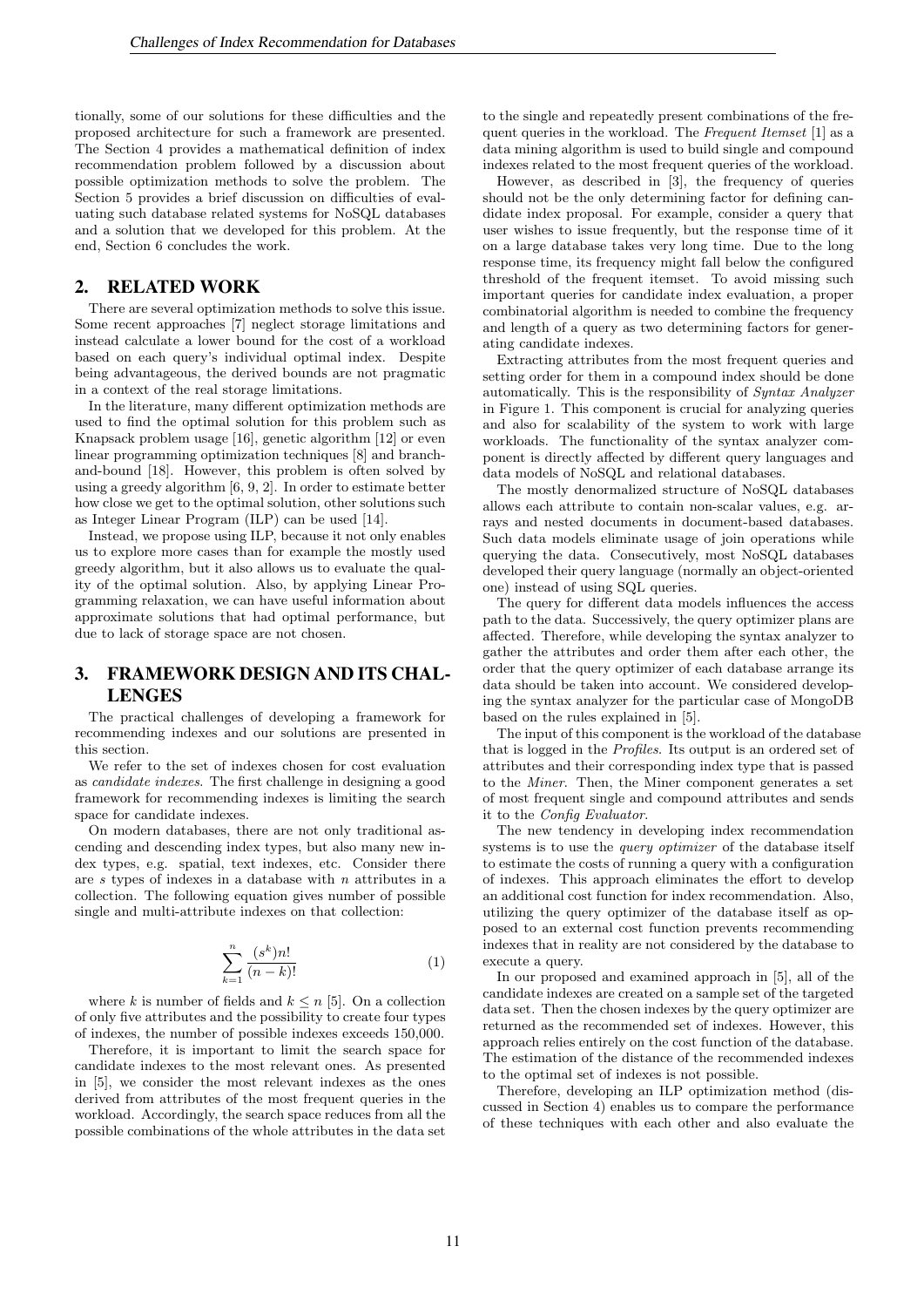

Figure 1: The Architecture of the Index Recommendation System.

recommended set of indexes. To avoid being separated from the database query optimizer and its internal evaluations while using our defined cost function, the cost of running queries in formula (2) are taken from the query optimizer.

For this purpose, the cost of running the query with or without each of candidate indexes should be inquired from the optimizer. Accordingly, the Config Evaluator in our design in Figure 1 creates all of the candidate indexes on a sample set of targeted collection and inquiries the cost of running each query in the workload with and without indexes. The obtained information from the optimizer along with the required storage space estimation for each index are passed to the ILP optimizer. This component - which can be replaced with any other optimization method - is responsible for recommending the optimal set of indexes to the Creator component to create them on the In-Production Database.

This approach brings us to the second major challenge in developing index recommendation framework: number of calls to the query optimizer. Each call to the optimizer for estimating the cost of a query applies an overhead on the system. For a large number of the candidate indexes, the process can interfere with the work of the in-production system. Moreover, creating all of the candidate indexes on a large in-production system takes lots of resources and effects the performance of the system negatively.

Thus, our index recommendation system contains a Sample System that all of its characteristics are the same as the original database system only smaller. Sand-boxing the data set in the sample system enables us with obtaining the query costs from the optimizer for a larger number of candidate indexes. This cost estimation and also estimating the required storage space can be done without disturbing the performance of the in-production system.

However, utilizing a sample of the data set imposes some challenges itself that require careful research. One problem is that the ratio of presence of each attribute in the original data set to its appearance in the sample changes with each write operation (i.e. insert, update and delete) to the system. The challenge is to keep the sample representative of the current state of the database over time.

Therefore, an appropriate interval for updating the sample set should be chosen. Since determining the sample set requires reading the entire data set and it implies an overhead on the database, the interval should not be too short. The optimization of selecting the appropriate interval for sampling should be done with consideration of the ratio of read to write operations to the database, the size of the data set and the overhead on the in-production system.

Evidently an evaluation of the performance of such index recommendation system is required. The assessment of this system for a NoSQL database in comparison to the similar systems for traditional relational databases is subject to many difficulties that are discussed in Section 5.

## 4. FORMULATION OF THE INDEX REC-OMMENDATION PROBLEM

In this section, a description of the mathematical form of ISP and discussion on optimization methods to solve it are given.

The objective of index recommendation is to recommend the optimal set of indexes for a given database and a workload. The *workload* is a set of m queries as  $Q = \{Q_1, Q_2, ..., Q_m\}$ . Let  $I = \{I_1, I_2, ..., I_n\}$  be the set of all possible indexes. Indexes can be single- or multi-attribute. Each index has a corresponding size of  $s_1$  to  $s_n$ .

The execution cost of each query  $Q_i$  is different, depending on the indexes that are used by it. Not only a single index but a set of indexes can be used to run one query.

A configuration is defined as a subset of indexes that are all used for executing some query,  $C_k = \{I_{k1}, I_{k2}, ...\}$ . This is known as atomic configuration for a workload [9]. There is a set P of all the possible configurations that can be derived from indexes in  $I$  and potentially be used by some query, as  $P = \{C_1, C_2, ... C_p\}$ . Accordingly, each configuration  $C_k \in$ P is associated with some subset of  $I_{\tau} \subset I$ . A configuration is known as active if all of its indexes are built.

Our objective is to find the optimal configuration which its indexes have the maximum benefit for a specific workload under the storage constraints of the system. Each query  $Q_i$ has a corresponding cost of running with usage of configuration  $C_k$  which we call as  $cost(i, C_k)$ . Likewise, the cost of running query i without any index is  $cost(i, \emptyset)$ . Therefore, the benefit of running each query with a configuration is defined as the following:

$$
b_{ik} = cost(i, \emptyset) - cost(i, C_k)
$$
 (2)

It should be considered that having indexes for update queries enforces a maintenance cost on the system. Each update operation consists of two parts: finding the proper data unit and modifying it. The finding part is yet another query whose benefit can be calculated from formula (2). The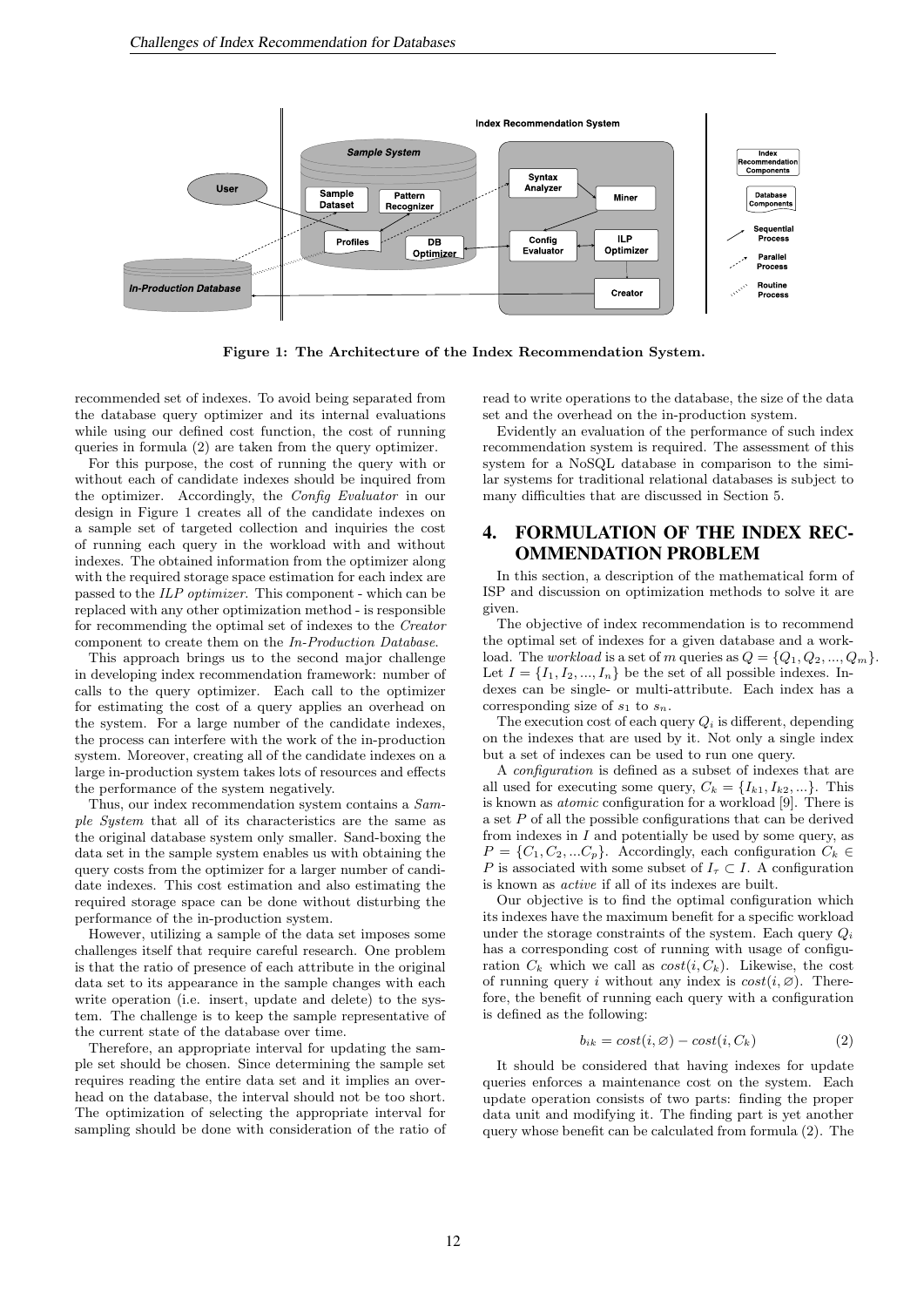modification part can be considered as an insert (or a delete) that does not benefit from having indexes due to the lack of finding statement. Moreover, each update operation enforces maintenance of indexes that are associated with that update operation. In general, a negative benefit  $-f_i$  can be associated with each index  $I_i$  that is related to the total overhead of that index in association with  $m'$  update operations.

Therefore the objective function can be defined as

$$
\max(\sum_{i=1}^{M} \sum_{k=1}^{p} b_{ik} \cdot x_{ik} - \sum_{j=1}^{n} f_j \cdot y_j)
$$
 (3)

where  $M = m + m'$ . This objective function is subject to the following constraints:

$$
\forall i \le M : \qquad \sum_{k=1}^{p} x_{ik} \le 1 \tag{4}
$$

$$
\forall k: I_j \in C_k, \forall i \le M, j \le n: \qquad x_{ik} \le y_j \tag{5}
$$

$$
\forall i \le M, j \le n, k \le p: \qquad x_{ik}, y_j \in \{0, 1\} \qquad (6)
$$

$$
\sum_{j=1}^{n} s_j \cdot y_j \le S \tag{7}
$$

Constraint (4) ensures that at most one configuration is used for any query. Constraint (5) represents the fact that a configuration can not be used unless all of its indexes are built. Constraint (7) enforce the limitation of available storage S on the number of indexes that can be built.

Constraint 6 defines the binary nature of the two introduced decision variables  $x_{ik}$  and  $y_i$ . For each pair of query  $Q_i$  and configuration  $C_k$ ,  $x_{ik}$  is defined as:

$$
x_{ik} = \begin{cases} 1 & query \ Q_i \ uses \ configuration \ C_k \\ 0 & otherwise \end{cases} \tag{8}
$$

In the same way, the variable  $y_i$  is associated with built indexes and can be defined as:

$$
y_j = \begin{cases} 1 & index \ I_j \ is \ built \\ 0 & otherwise \end{cases} \tag{9}
$$

We consider using ILP methods so that we can estimate the quality of the optimal solution in a tight bound, similar to the approach take by [14]. Also, usage of methods such as branch-and-bound enables us to improve the quality of an approximate solution that would have optimal performance, but cannot be built and used due to storage limitation. In general, usage of ILP can provide the same performance as the other optimization methods while it examines much more alternative solutions.

# 5. EVALUATION CHALLENGES ON NOSQL DATABASES

In the previous section, the theory to design the fitting objective function and our choice for the proper optimization method were discussed. This section explains the difficulty of evaluating such system, in particular on a documentbased NoSQL database.

To compare the performance of databases and databaserelated systems, different sets of workloads are required to represent various applications. Some examples of such applications are Online Analytical Processing (OLAP) applications with their long and aggregated read-mostly set of queries and Online Transaction Processing (OLTP) applications with their short update-intensive set of queries.

Evaluation of traditional relational databases is mostly done by using variances of the well-known Transaction Processing Performance Council (TPC) [15] benchmarks. However, utilizing TPC benchmarks for evaluating NoSQL databases runs into at least two major challenges: first mapping of the tabular data format of the relational model to a specific NoSQL data format (e.g. documents, key-values, graphs, etc.) and second translating SQL queries to the commonly object-oriented query language of a NoSQL database.

The first challenge arises from the fact that the relational data models are highly normalized. Mapping such normalized model to the often denormalized models of NoSQL databases requires careful study. For example, in documentbased databases, there is the danger that the mapped model either overdo the usage of nested documents or not using this capability at all. Both of these cases directly affect the query performance, because it is highly dependent on the data access path.

In the case of overdoing usage of nested documents, the access path to the deepest documents is long. Hence, the database performance is negatively affected. Not using the capability of nested documents at all enforces usage of references in documents to the related documents. In this case, due to the lack of join operation in most NoSQL database, more queries should be issued to fetch the required data. It would also affect the performance of the database in comparison to the relational model. A proper mapping between of these databases is hard and currently missing.

There are however other solutions targeting the problem of generating different workloads for various databases. One of them is the Yahoo Cloud Serving Benchmark (YCSB) [17]. Usage of this solution for evaluating our index recommendation system which is developed in combination with MongoDb [13], a document-base database had a major difficulty: the data set and all queries are handled by the MongoDB specific primary key, id field, which is by default indexed in MongoDB.

Another available solution for this problem is the Apache JMeter [10]. Although JMeter provides a good environment for benchmarking, it requires the user to enter manually the set of queries for benchmarking. This setup does not provide an easy possibility of producing a large and diverse set of queries that are distributed over a time interval.

Therefore, in order to overcome this problem, we provided a generic workload generator named Not only Workload Generator (NoWog) which is available in [4]. NoWog provides many features to fulfill its main objective: generating synthetic workloads similar to realistic workload in an integrated layer. This layer should make NoWog independent from the data model of the database.

Some of these features are the possibility to generate large workloads by defining simple rules that configure the distribution of different query types in various time intervals, usage of arbitrary keys for querying.

Development of such flexible and generic workload generator was absolutely necessary for enabling the evaluation